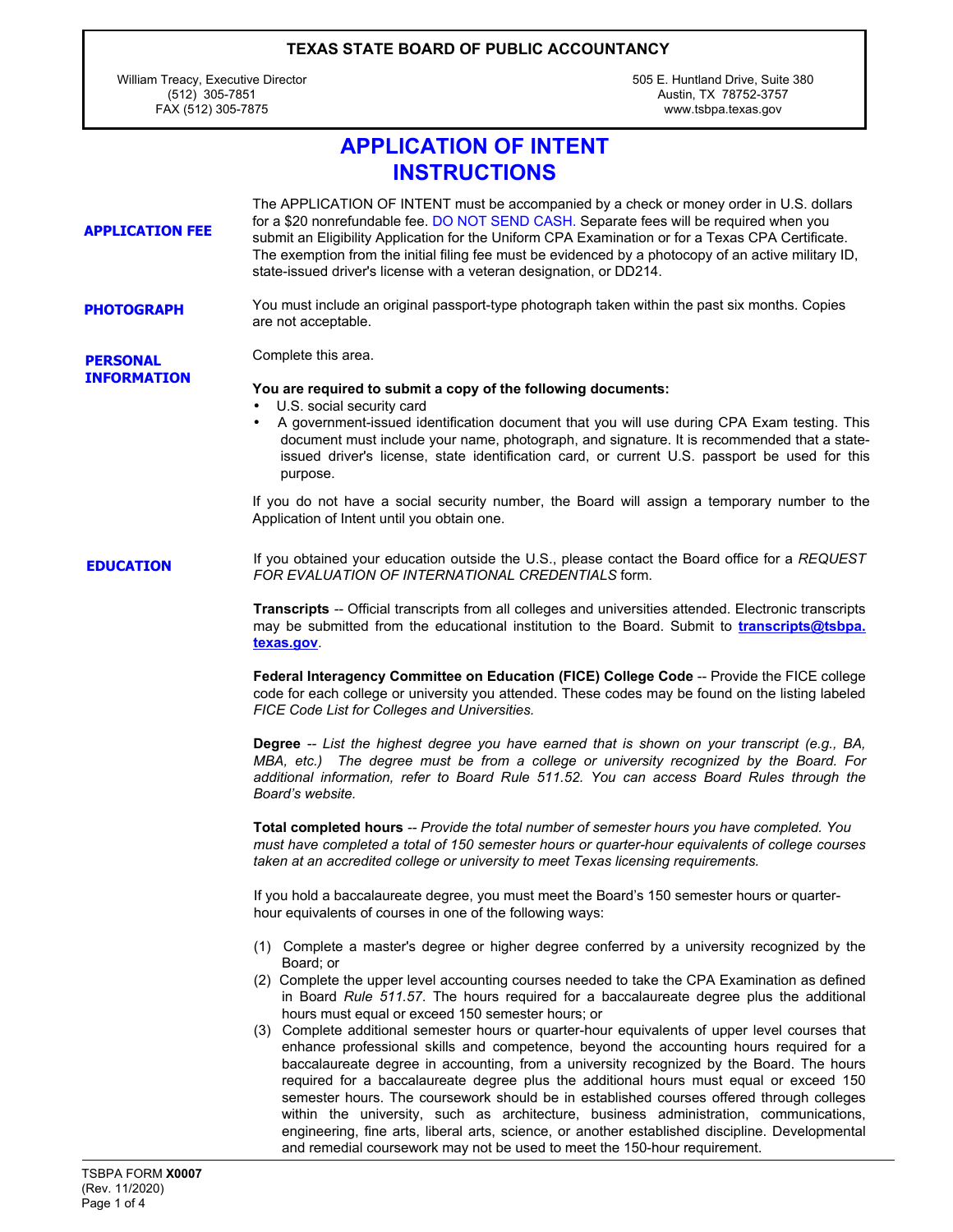William Treacy, Executive Director (512) 305-7851 FAX (512) 305-7875

505 E. Huntland Drive, Suite 380 Austin, TX 78752-3757 www.tsbpa.texas.gov

### **APPLICATION OF INTENT INSTRUCTIONS - continued**

#### **EDUCATION (Cont'd)**

**Completed semester hours in accounting** -- Provide the total number of semester hours you have completed in accounting. You must have completed a minimum of 30 semester hours or quarter-hour equivalents of upper division accounting courses taken at an accredited college or university. The subject-matter content should be derived from the Uniform CPA Examination Content Specification Outline and cover some or all of the listed courses. All applicants must satisfy the upper division course work required in Board *Rule 511.57*. Additional information about courses taken at community colleges may be found in this reference. The 30 hours must be from the following list:

- (1) financial accounting and reporting for business organizations that may include
	- (a) intermediate accounting
	- (b) advanced accounting
	- (c) accounting theory
- (2) managerial or cost accounting (excluding introductory level courses)
- (3) auditing and attestation services
- (4) internal accounting control and risk assessment
- (5) financial statement analysis
- (6) accounting research and analysis
- (7) up to 12 semester hours of taxation (including tax research and analysis)
- (8) financial accounting and reporting for governmental and/or other nonprofit entities
- (9) up to 12 semester hours of accounting information systems, including management information systems ("MIS"), provided the MIS courses are listed or cross-listed as accounting courses, and the college or university accepts these courses as satisfying the accounting course requirements for graduation with a degree in accounting
- (10) up to 12 semester credit hours of accounting data analytics, provided the institution of higher education accepts these courses as satisfying the accounting course requirements for graduation with a degree in accounting (while data analytics tools may be taught in the courses, application of the tools should be the primary objective of the courses)
- (11) fraud examination
- (12) international accounting and financial reporting

The Board requires a minimum of two semester credit hours in research and analysis relevant to the course content described in subsection (c)(6) or (7) of this section. The semester hours may be obtained through a discrete course or offered through an integrated approach. If the course content is offered through integration, the university must advise the board of the course(s) that contain the research and analysis content. A list of the accounting/tax research and analysis courses recognized by the Board is posted on the Board's website.

**Completed semester hours in related business subjects** -- Provide the total number of semester hours you have completed in related business subjects. You must have completed a minimum of 24 semester hours or quarter-hour equivalents of upper division related business courses at an accredited college or university. You may not take more than 6 semester hours in any subject area to meet the minimum hour requirement specified in Board *Rule 511.58*. Additional information about courses taken at community colleges may be found in this reference.

The Board requires a minimum of two semester credit hours in accounting communications or business communications. The semester hours may be obtained through a discrete (course or offered through an integrated approach. If the course content is offered through integration, the university must advise the Board of the course(s) that contain the accounting communications or business communications content.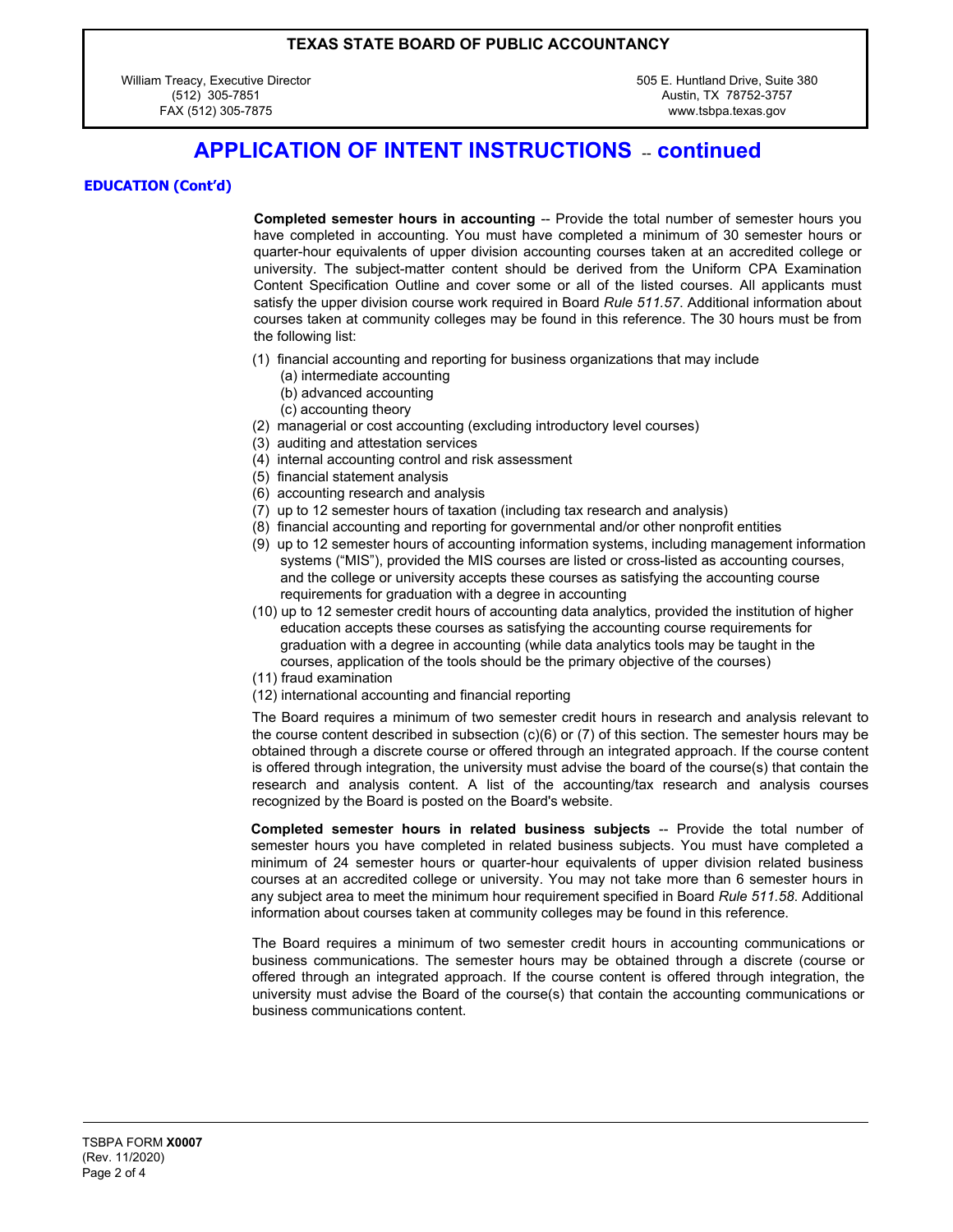William Treacy, Executive Director (512) 305-7851 FAX (512) 305-7875

505 E. Huntland Drive, Suite 380 Austin, TX 78752-3757 www.tsbpa.texas.gov

## **APPLICATION OF INTENT INSTRUCTIONS** - continued

#### **EDUCATION (Cont'd)**

A list of the accounting/business communications courses recognized by the Board is posted on the Board's website. The 24 hours must be from the following subject list:

- 
- (1) Finance (7) Marketing
- (2) Management (8) Business communication
- (3) Information systems or technology (9) Business data analytics (while data analytic tools may be used in the course,
- Uniform Commercial Code (10) Other areas related to accounting
- (4) Business law, including the study of the application of the tools should be the primary objective of the course)
- (5) Economics (for the purposes of this section, any college level course will count as upper division)

Complete this area.

(6) Statistics and quantitative methods (for the purposes of this section, any college level course will count as upper division)

> Ethics course -- In addition to the 24 hours of related business courses, the Board requires applicants to complete a 3-semester-hour Board-approved ethics course. The course must be taken at a Board-recognized educational institution and should include ethical reasoning, integrity, objectivity, independence, and other core values. The requirements defining the ethics course can be found in Board *Rule 511.58*. A list of the Board-approved ethics courses is posted on the Exam/Qualifications page of the Board's website.

#### **BUSINESS INFORMATION**

# **APPLICANT**

**AFFIDAVIT OF** The *Affidavit of Applicant* must be completed, signed, and dated by the applicant.

Background Investigation - Applicants are required to disclose all arrests, charges, convictions, probations, and deferred adjudications for misdemeanors and felonies that occurred at age 17 or older in any state or by the federal government. You are not required to report criminal records that have been expunged or sealed by an order of the court. You are required to report criminal records subject to a non-disclosure order. The Board will access the Federal Bureau of Investigation (FBI) database and the Texas Department of Public Safety - Crime Records Division files using an established fingerprint process for each person who submits an Application of Intent. The fingerprint process allows the Board to receive information on all arrests, charges, convictions, probations and deferred adjudications of misdemeanor and felony offenses that occur in any U.S. state or territory. Records of these activities are reported to the Board for further investigation.

If necessary, an applicant may be required to come to the Board office in Austin for an administrative interview to discuss the applicant's background prior to the approval of the Application of Intent. The Board may also refer an applicant to ACAN (Accountants Confidential Assistance Network) prior to approving the Application of Intent. ACAN is an organization dedicated to providing assistance to CPAs, exam candidates, and accounting students who may have problems with alcohol, substance abuse, depression, and other mental health issues.

An applicant who resides outside of the United States or its territories, or who has resided outside of the United States or its territories for any part of the two years immediately preceding filing the Application of Intent, must provide a certificate indicating a lack of a history of dishonest or felonious acts from your country of residence. The evidence must be presented in the form of a certificate and shall be issued and sealed by an official of the country of residence.